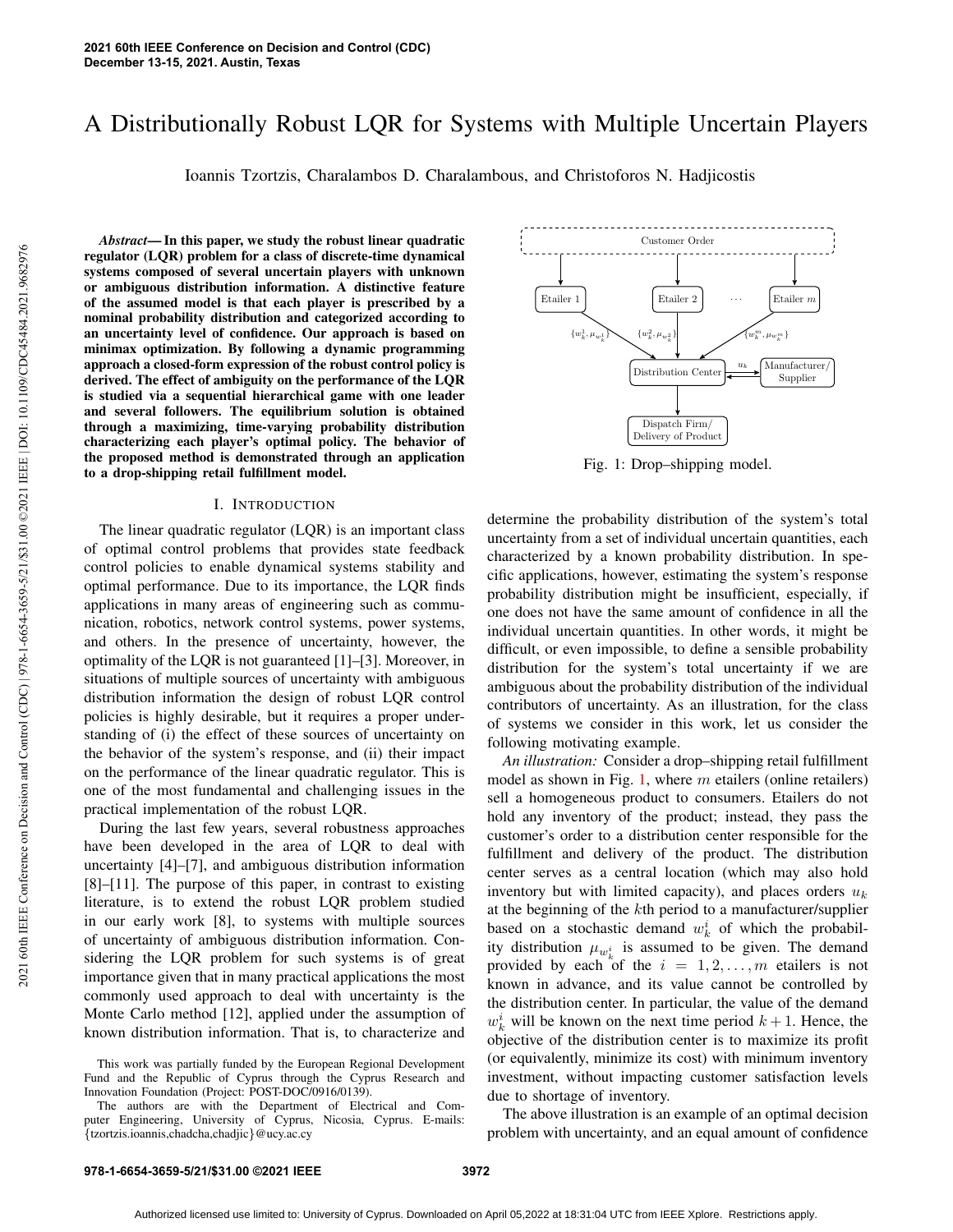placed between all the etailers. Now, let us suppose that the distribution center has less confidence in some of the etailer's stochastic demand than others. Such a case can occur due to several reasons, for example due to distribution center experience, and/or due to well-established etailers with strong distribution networks versus some other etailers with not so strong distribution networks, and/or due to new-entrant etailers, etc. The question is how to choose the optimal decision policy so that the distribution center balances the desire for high profits (or equivalently, low costs) with the undesirability of scenarios with high uncertainty.

In the developed approach, a key issue in studying the effects of ambiguous sources of uncertainty is to consider a sequential hierarchical game with multiple uncertain players trying to choose their optimal policy so that their common expected pay-off is maximized. The distinctive feature of the assumed model is that each player is prescribed by a "nominal" probability distribution, and categorized (either as a leader or as follower) according to an uncertainty level of confidence defined by the Total Variation (TV) distance metric. Moreover, this sequence of leader-followers is sequentially decided during the different time intervals, and hence, it is not considered fixed at the initial time or kept constant during the whole interval of optimization. For this sequential game, a maximizing, time-varying, probability distribution for each player is provided which when applied, leads to an optimal equilibrium solution. On the other hand, by following a Dynamic Programming (DP) approach, a closed-form expression of the robust LQR control policy is derived. The main feature of the derived control policy is that it preserves its linearity, similar to the classical case, and its evaluation is performed based on the multiple players maximizing probability distribution.

This paper is organized as follows. In Section  $\Pi$  the distributionally robust LQR problem is formulated, and the TV distance ambiguity class is introduced. In Section III the solution of the optimization problem is derived, along with a maximizing, time-varying probability distribution, and an LQR optimal control policy. In Section IV the drop-shipping retail fulfillment model is considered as an illustration of the proposed methodology. Finally, concluding remarks are given in Section V.

#### II. PROBLEM FORMULATION

## *A. Model description*

Consider a discrete-time control system of the form

$$
x_{k+1} = A_k x_k + B_k u_k + \sum_{i=1}^{m} C_k^i w_k^i, \quad x_0 = x \quad (1)
$$

where  $x_k \in \mathcal{X}_k \triangleq \mathbb{R}^{n_x}$ ,  $u_k \in \mathcal{U}_k \triangleq \mathbb{R}^{n_u}$ , are the state and control processes, respectively. The matrices  $A_k$ ,  $B_k$ , and  $C_k^i$  are matrices with compatible dimensions. Let us denote by  $\mathbb{N}_n \triangleq \{0, 1, 2, \ldots, n\}$  the set of the first *n* natural numbers. For each  $i = 1, 2, \ldots, m$ , the sequence  $\{w_k^i, k \in \mathbb{N}_{N-1}\}\$  is an independent sequence of random vectors such that for each  $\overline{k}$ ,  $w_k^i \in \mathcal{W}_k^i \triangleq$ 

 $\mathbb{R}^{n_{w_i}}$ , with unknown probability distribution  $\{v_{w_i^i}(dw), k \in$  $\mathbb{N}_{N-1}$ }. Here, it is assumed that the basic random vectors  $\{x_0, w_0^1, w_1^1, \ldots, w_{N-1}^1, \ldots, w_0^m, w_1^m, \ldots, w_{N-1}^m\}$ , are all mutually independent. Next, the information structure available to the controller is specified.

## *B. Control policies*

For the construction of  $u_k$  at any time  $k \in \mathbb{N}_{N-1}$ , it is assumed that the controller has complete state information about  $x_k$ . The set of control policies,  $G$ , is the set of measurable Markov feedback control policies  $g_k : \mathcal{X}_k \longmapsto$  $U_k$ . Then, associated with the open-loop system (1), the closed-loop system is defined by

$$
x_{k+1}^g = A_k x_k^g + B_k g_k(x_k^g) + \sum_{i=1}^m C_k^i w_k^i, \quad x_0^g = x \quad (2)
$$

with the control policy  $g_k \in G$  and the associated control process related by  $u_k^g = g_k(x_k^g)$ . The notation  $x^g$ ,  $u^g$  is used to emphasize the dependence of both the state and the control process on the control policy  $g \in G$ . Note that, the super index  $g$  will be omitted for the rest of the paper, for notational simplicity. The ambiguity class is defined next.

#### *C. Ambiguity class*

The ambiguity class will be formulated in terms of the TV distance metric.

*Definition 2.1:* Let  $(W, \mathcal{B}(W))$  denote an arbitrary measurable space, and  $\mathcal{M}_1(\mathcal{W})$  the set of probability distributions on  $W$ . The TV distance between two probability distributions is a function  $|| \cdot ||_{TV} : \mathcal{M}_1(\mathcal{W}) \times \mathcal{M}_1(\mathcal{W}) \longmapsto$  $[0, \infty)$ , defined by

$$
||\alpha - \beta||_{TV} \triangleq \sup_{P \in \mathcal{P}(\mathcal{W})} \sum_{F_i \in P} |\alpha(F_i) - \beta(F_i)| \qquad (3)
$$

where  $\alpha, \beta \in M_1(W)$  and  $P(W)$  denotes the collection of all finite partitions  $P = \{F_1, F_2, \dots, F_{n_p}\}\$ on  $\mathcal{W}$ .

Given a collection of nominal probability distributions  $\{\mu_{w_k^i}(dw), k \in \mathbb{N}_{N-1}\}\$  the corresponding collection of true probability distributions  $\{v_{w_k^i}(dw), k \in \mathbb{N}_{N-1}\}, i =$  $1, 2, \ldots, m$ , is modeled by a ball with respect to the TV distance metric, centered at the nominal probability distribution with radius  $R_k^i$ , defined by

$$
\mathbb{B}_{R_k^i}(\mu_{w_k^i}) \triangleq \{ \nu_{w_k^i}(\cdot) \in \mathcal{M}_1(\mathcal{W}_k^i) : \\ ||\nu_{w_k^i}(\cdot) - \mu_{w_k^i}(\cdot)||_{TV} \le R_k^i \}, R_k^i \in [0, 2]. \tag{4}
$$

Here, the value of the TV distance parameter  $R_k^i$ , for each  $i = 1, 2, \ldots, m$ , is pre-specified by the decision maker, and can be interpreted as the level of confidence on player's i nominal probability distribution. Next, the optimal stochastic control problem is introduced.

## *D. Optimal stochastic control problem*

Define the N-stage expected cost by

$$
J_N(g,\nu) \triangleq \mathbb{E}^{g,x}_{\nu} \left[ \sum_{k=0}^{N-1} (x_k^T Q_k x_k + u_k^T R_k u_k) + x_N^T Q_N x_N \right]
$$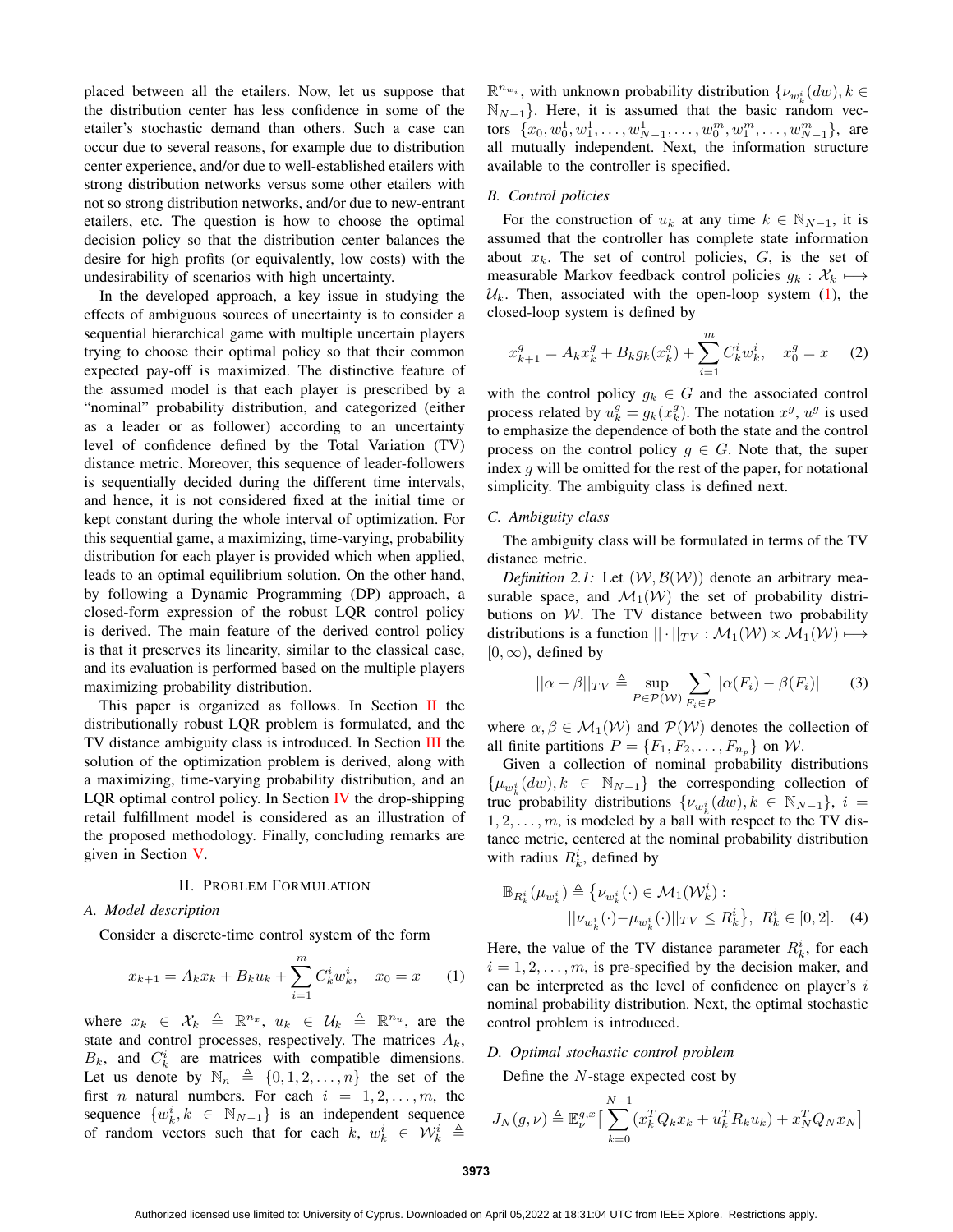where  $\mathbb{E}_{\nu}^{g,x}[\cdot]$  indicates the dependence of the expectation operation on the policy  $g \triangleq \{g_k, k \in \mathbb{N}_{N-1}\}\$  for a given initial state  $x_0 = x$ , and induced by the probability distribution  $\nu \stackrel{\triangle}{=} {\{\nu_{w_k^i}(\cdot), k \in \mathbb{N}_{N-1}, i = 1, 2, \ldots, m\}}$ . We assume that the stage cost matrices  $Q_k \succeq 0, k \in \mathbb{N}_N$ , and the input cost matrices  $R_k$  > 0,  $k \in \mathbb{N}_{N-1}$ , are known.

*Minimax stochastic control problem:* Find an optimal control policy  $g^* \in G$ , and a maximizing probability distribution  $\nu^*$  within the TV distance ambiguity set, that causes the closed-loop system (2) to maintain the state vector close to the origin, by solving the optimization problem

$$
J^* = J_N(g^*, \nu^*) \triangleq \min_{g \in G} \max_{\substack{\nu_{w_k^i} \in \mathbb{B}_{R_k^i} \\ k=0,1,\dots,N-1, i=1,\dots,m}} J_N(g, \nu). \tag{5}
$$

A distinctive feature of (5) is that, by appropriately adjusting the TV distance parameter  $R_k^i \in [0,2]$  we can control (i) the size of the ambiguity set  $(4)$ , and (ii) the degree of conservatism of the optimization problem. In particular, for  $R_k^i = 0$ , the distributionally robust LQR problem reduces to the classical robust LQR problem without ambiguity. On the other hand, by letting  $R_k^i$  to increase, then highly ambiguous scenarios are considered. In the next section the solution of the minimax stochastic control problem is derived.

## III. SOLUTION OF THE MINIMAX STOCHASTIC CONTROL PROBLEM

## *A. Dynamic programming*

For  $(k, x) \in \{0, 1, \ldots, N\} \times \mathcal{X}$  let  $V_k(x)$  denote the minimal cost-to-go or value function on the time horizon  ${k, k + 1, ..., N}$ , given an optimal policy  $g_t^*(\cdot)$ ,  $t =$  $(0, 1, \ldots, k-1)$ , and optimal probability distribution  $\nu_{w_t^i}^* \in$  $\mathbb{B}_{R_t^i}(\mu_{w_t^i}),\, i=1,2,\ldots,m,\, t=0,1,\ldots,k-1,$  defined by

$$
V_k(x) = \min_{u_k \in \mathcal{U}_k(x)} \max_{\substack{v_{w_t^i} \in \mathbb{B}_{R_t^i} \\ t = k, k+1, ..., N-1, i=1, ..., m}} \mathbb{E}_{\nu}^{g, x} \left[
$$
  

$$
\sum_{t=k}^{N-1} \left( x_t^T Q_t x_t + u_t^T R_t u_t \right) + x_N^T Q_N x_N \right]
$$
(6)

where  $\mathbb{E}_{\nu}^{g,x}[\cdot]$  denotes conditional expectation given that  $x_k^g = x$  for fixed x. The DP algorithm gives [1]

$$
V_N(x_N) = x_N^T Q_N x_N
$$
\n
$$
V_k(x) = \min_{u_k \in \mathcal{U}_k(x)} \max_{\substack{v_{w_k^i} \in \mathbb{B}_{R_k^i} \\ i = 1, \dots, m}} \mathbb{E}_\nu^{g,x} \left[ x^T Q_k x + u_k^T R_k u_k \right. + V_{k+1}(x_{k+1}) \right], \quad x \in \mathcal{X}.
$$
\n(7b)

Notice that (7) relates the value function  $V_k(\cdot)$  and  $V_{k+1}(\cdot)$  for all  $k = N - 1, N - 2, \ldots, 0$ , and generates  $V_N(\cdot), V_{N-1}(\cdot), \ldots, V_0(\cdot)$  by backward recursion. Next, we will show by backward induction that the solution is of the following form

$$
V_k(x) = x^T P_k x + x^T F_k + r_k, \quad k = 0, 1, ..., N
$$
 (8)

for  $F_k \in \mathbb{R}^{n_x}$ ,  $r_k \in \mathbb{R}$ , and some matrices  $P_k \succeq 0$ .

The induction hypothesis is true for  $k = N$ , with  $P_N =$  $Q_N$ ,  $F_N = 0$  and  $r_N = 0$ . Then  $P_N = P_N^T \succeq 0$  and

 $V_N(x) = x^T P_N x + x^T F_N + r_N$ . Let us assume that for  $t = k + 1, k + 2, ..., N$ ,  $P_t = P_t^T \succeq 0$ ,  $F_t = F_t^T \succeq 0$  and  $V_t(x) = x^T P_t x + x^T F_t + r_t$ . It will be shown that then  $P_k =$  $P_k^T \geq 0, F_k = F_k^T \geq 0$  and  $V_k(x) = x^T P_k x + x^T F_k + r_k$ . Toward this end, we write  $(7b)$  as follows

$$
V_k(x) = \min_{u_k \in U_k(x)} \left\{ x^T Q_k x + u_k^T R_k u_k + \max_{\substack{\nu_{w_k^i} \in \mathbb{B}_{R_k^i} \\ i=1,\dots,m}} \mathbb{E}_{\nu}^{g,x} \right[
$$
  

$$
\ell_k(x_k, u_k, w_k^1, \dots, w_k^m) \right\}, \quad x \in \mathcal{X}
$$
 (9)

where the functional  $\ell_k(\cdot)$  is defined by

$$
\ell_k(x_k, u_k, w_k^1, \dots, w_k^m) \triangleq V_{k+1}(A_k x_k + B_k u_k + \sum_{i=1}^m C_k^i w_k^i).
$$

Next, we address the maximization in (9).

## *B. Maximization of a linear functional*

To solve the inner optimization in  $(9)$ , that is

$$
\max_{\substack{\nu_{w_k^i} \in \mathbb{B}_{R_k^i} \\ i=1,\dots,m}} \mathbb{E}_{\nu}^{g,x} \left[ \ell_k(x_k, u_k, w_k^1, \dots, w_k^m) \right] \tag{10}
$$

we consider a sequential game with  $m$  players where each player  $i = 1, 2, \ldots, m$  is identified by (i) its nominal probability distribution  $\mu_{w_k^i}$ , and (ii) its TV distance parameter  $R_k^i$ . In such a game, one player acts as the leader  $(L)$  and the remaining  $m - 1$  players act as the followers (F). This classification of the  $m$  players is described by a classification function  $\phi$  which is sequentially decided during the different time intervals of optimization.

*Definition 3.1:* Let  $\mathcal{M} = \{1, 2, \ldots, m\}$  and  $\mathcal{N} =$  $\{L, F_1, F_2, \ldots, F_{m-1}\}\$  be two finite sets with cardinality  $|\mathcal{M}| = |\mathcal{N}|$ . A classification function  $\phi : \mathcal{M} \longmapsto \mathcal{N}$  is a bijective function from  $M$  to  $N$ .

*Problem Statement:* The m-player problem is to find an optimal classification function  $\phi_k : \mathcal{M} \longmapsto \mathcal{N}$ , for each k, and a maximizing transition probability distribution  $\nu_{w_k^t}$  for all players  $t \in \mathcal{N}$ , to solve

$$
\max_{\substack{\phi_k:\mathcal{M}\longmapsto\mathcal{N}\\ \nu_{w_k^t}\in\mathbb{B}_{R_k^t},\forall t\in\mathcal{N}}} \mathbb{E}_{\nu}^{g,x} \big[\ell_k(x_k, u_k, w_k^L, w_k^{F_1}, \dots, w_k^{F_{m-1}})\big].
$$
 (11)

The main difficulty in solving  $(11)$  lies in finding the optimal classification of the  $m$  players (in total, there are  $m!$  different classifications to choose from) for each time k. For any given (fixed) classification  $\phi_k : \mathcal{M} \longmapsto \mathcal{N}$ , the hierarchical model described above can be defined as an mstage game model. In particular, each player  $t \in \mathcal{N}$  solves the optimization problem to find its maximizing probability distribution for fixed probability distribution (within the TV distance ambiguity set) of its predecessors, and given the optimal probability distribution of its successors, that is

$$
\nu_{w_k^t}^{*,\phi} = \underset{\nu_{w_k^t}^{\phi} \in \mathbb{B}_{R_k^t}}{\arg \max} \mathbb{E}_{\nu_{\phi}^{\phi}}^{g,x} \left[ \ell_k(x_k, u_k, w_k^L, \dots, w_k^t, \dots, w_k^{F_{m-1}}) \right]
$$
\nwhere  $t \in \mathcal{N}$ ,  $\nu_{w_k^t}^{\phi} = \text{fixed}, \dots, \nu_{w_k^F t-1}^{\phi} = \text{fixed},$   
\nand  $\nu_{w_k^{F_{t+1}}}, \dots, \nu_{w_k^{F_{m-1}}}^{*,\phi}$ . (12)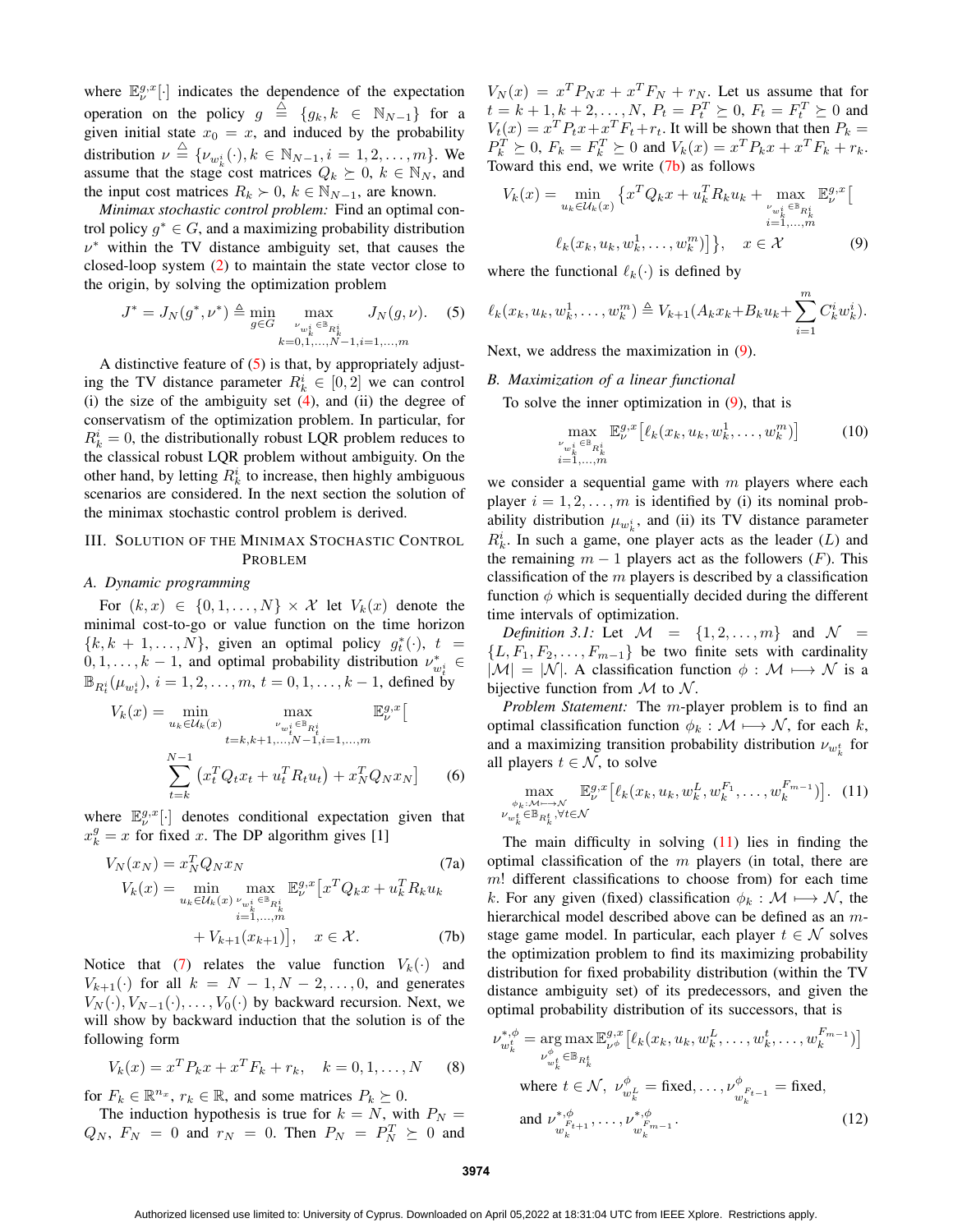Then, the solution of this sequential game for all players  $t \in \mathcal{N}$  forms an equilibrium distribution  $(\nu_{n,L}^{*,\phi})$  $\langle w_k^{*,\phi}, \ldots, \nu_{w_L^{F_q}}^{*,\phi} \rangle$  $(\begin{smallmatrix} * & \phi & \ * & \rho & \ h^Fm-1 & \end{smallmatrix}).$ The super index  $\phi$  is used to emphasize that the solution is obtained for a fixed classification function. In what follows, the super index  $\phi$  will be dropped from our notation. Next, an example is considered to clarify the procedure.

*Example 3.2:* To exemplify the basic steps of the above procedure let us consider a 2-player game where player 1 is identified by  $(\mu_{w_k}^1, R_k^1)$  and acts as the leader (i.e.,  $\phi_k(1) = L$ ), and player 2 is identified by  $(\mu_{w_k}^2, R_k^2)$  and acts as the follower (i.e.,  $\phi_k(2) = F$ ). For a fixed probability distribution of the leader  $\nu_{w_k^L} \in \mathbb{B}_{R_k^L}(\mu_{w_k^L})$ , the follower tries to find its maximizing probability distribution which solves

$$
\begin{aligned} &\max_{\nu_{w_k^F} \in \mathbb{B}_{R_k^F}} \mathbb{E}^{g,x}_{\nu_{w_k^L = \text{fixed}}, \nu_{w_k^F}} \big[ \ell_k(x_k, u_k, w_k^L, w_k^F) \big] \\ &\triangleq \max_{\nu_{w_k^F} \in \mathbb{B}_{R_k^F}} \sum_{w_k^F \in \mathcal{W}_k^F} \Big( \sum_{w_k^L \in \mathcal{W}_k^L} \ell_k(x_k, u_k, w_k^L, w_k^F) \nu_{w_k^L} \Big) \nu_{w_k^F}. \end{aligned}
$$

Note that, the maximizing probability distribution  $\nu_{w_k^F}^* \in$  $\mathbb{B}_{R_k^F}(\mu_{w_k^F})$  of the follower is obtained subject to the leader's choice, and is such that

$$
\label{eq:4.1} \begin{split} &\mathbb{E}^{g,x}_{\nu_{w_k^L},\nu^*_{w_k^F}}\left[\ell_k(x_k,u_k,w_k^L,w_k^F)\right]\\ &\geq \mathbb{E}^{g,x}_{\nu_{w_k^L},\nu_{w_k^F}}\left[\ell_k(x_k,u_k,w_k^L,w_k^F)\right],~\forall \nu_{w_k^F}\in\mathbb{B}_{R_k^F}(\mu_{w_k^F}). \end{split}
$$

Next, the leader tries to find its maximizing probability distribution by knowing that in equilibrium the follower will choose  $\nu_{w_k^F}^*$  as above, that is

$$
\begin{split} & \max_{\nu_{w_k^L} \in \mathbb{B}_{R_k^L}} \mathbb{E}^{g,x}_{\nu_{w_k^L}, \nu^*_{w_k^F}} \left[ \ell_k(x_k, u_k, w_k^L, w_k^F) \right] \\ & \triangleq \max_{\nu_{w_k^L} \in \mathbb{B}_{R_k^L}} \sum_{w_k^L \in \mathcal{W}_k^L} \Big( \sum_{w_k^F \in \mathcal{W}_k^F} \ell_k(x_k, u_k, w_k^L, w_k^F) \nu^*_{w_k^F} \Big) \nu_{w_k^L}. \end{split}
$$

For all equilibria  $(\nu_{w_k^L}^*, \nu_{w_k^F}^*)$ , it holds that

$$
\mathbb{E}_{\nu_{w_k}^* \nu_{w_k}^*}^{\mathcal{B},x} [\ell_k(x_k, u_k, w_k^L, w_k^F)]
$$
\n
$$
\geq \mathbb{E}_{\nu_{w_k}^* \nu_{w_k}^*}^{\mathcal{G},x} [\ell_k(x_k, u_k, w_k^L, w_k^F)], \ \forall \nu_{w_k^L} \in \mathbb{B}_{R_k^L}(\mu_{w_k^L}).
$$
\nBefore we proceed with the solution of the *m*-player

problem, we first introduce some definitions. We define the linear functional for each player  $t \in \mathcal{N}$  and fixed  $\phi_k$ , by

$$
L_{k}(x_{k}, u_{k}, w_{k}^{t}) \triangleq \sum_{w_{k}^{F_{m-1}}} \cdots \sum_{w_{k}^{F_{t+1}}} \sum_{w_{k}^{F_{t-1}}} \cdots \sum_{w_{k}^{L}} (13)
$$
  

$$
\ell_{k}(x_{k}, u_{k}, w_{k}^{L}, \ldots, w_{k}^{F_{m-1}}) \nu_{w_{k}^{L}} \cdots \nu_{w_{k}^{F_{t-1}}} \nu_{w_{k}^{F_{t+1}}}^{*} \cdots \nu_{w_{k}^{F_{m-1}}}^{*}
$$

and the sets of elements which achieve the maximum and minimum values of (13) with respect to  $w_k^t \in \mathcal{W}_k^t$ ,  $t \in \mathcal{N}$ , by

$$
\Sigma^{0}(k,t) \triangleq \{w_k^t \in \mathcal{W}_k^t : \nL_k(x_k, u_k, w_k^t) = \max_{w_k^t \in \mathcal{W}_k^t} L_k(x_k, u_k, w_k^t)\} \n\Sigma_0(k,t) \triangleq \{w_k^t \in \mathcal{W}_k^t : \nL_k(x_k, u_k, w_k^t) = \min_{w_k^t \in \mathcal{W}_k^t} L_k(x_k, u_k, w_k^t)\}.
$$

For all remaining elements for which  $\Sigma^0(k,t) \cup \Sigma_0(k,t) \subset$  $\mathcal{W}_k^t$ , and for  $1 \le r \le |\mathcal{W}_k^t \setminus {\{\Sigma^0(k,t) \cup \Sigma_0(k,t)\}}|$ , we define recursively the set of elements  $\Sigma_i(k, t)$ ,  $j \in \{1, 2, ..., r\}$ , for which (13) achieves its  $(j + 1)$ st smallest value (till all the elements of  $W_k^t$  are exhausted), that is

$$
\Sigma_j(k,t) \triangleq \{w_k^t \in \mathcal{W}_k^t : \nL_k(x_k, u_k, w_k^t) = \min_{a_k^t \in \mathcal{W}_k^t} \{L_k(x_k, u_k, a_k^t) : \na_k^t \in \mathcal{W}_k^t \setminus \Sigma^0(k,t) \cup (\cup_{i=1}^j \Sigma_{i-1}(k,t))\}, \ j = 1, 2, ..., r.
$$

The following theorem provides the solution of the  $m$ player problem for any given fixed classification function  $\phi$ . For convenience, we denote by  $(x)^{+} \triangleq \max\{0, x\}.$ 

*Theorem 3.3:* Let  $\phi_k$  be a classification function defined on  $M$  with range  $N$ . Consider (12) with the constraint that  $\phi_k$  is fixed. Then, the maximizing, time-varying, probability distribution for each player  $t \in \mathcal{N}$  is given by

$$
\nu_{w_k^t}^*(\Sigma^0(k,t)) = \mu_{w_k^t}(\Sigma^0(k,t)) + \frac{\alpha_k^t}{2},
$$
\n(14a)

$$
\nu_{w_k^t}^*(\Sigma_0(k,t)) = \left(\mu_{w_k^t}(\Sigma_0(k,t)) - \frac{\alpha_k^t}{2}\right)^+, \tag{14b}
$$

$$
\nu_{w_k^t}^*(\Sigma_j(k,t)) = \left(\mu_{w_k^t}(\Sigma_j(k,t)) - \left(\frac{\alpha_k^t}{2}\right) - \sum_{z=1}^j \sum_{i \in \Sigma_{z-1}(k,t)} \mu_{w_k^t}(\Sigma_i(k,t))\right)^+\right)^+, \ j = 1, \dots, r, \ (14c)
$$

$$
\alpha_k^t = \min\left(R_k^t, 2\left(1 - \mu_{w_k^t}(\Sigma^0(k, t))\right)\right).
$$
\nProof:

\nThe proof is similar to that of the problem.

*Proof:* The proof is similar to that of the problem addressed in [13], [14], and hence, it is omitted. By Theorem 3.3, (9) becomes

$$
V_k(x) = \min_{u_k \in \mathcal{U}_k(x)} \left\{ x^T Q_k x + u_k^T R_k u_k + \mathbb{E}_{\nu^*}^{g,x} \right[ \\
\ell_k(x_k, u_k, w_k^1, \dots, w_k^m) \right\}, \quad x \in \mathcal{X}.
$$
 (15)

The expectation in  $(15)$  is performed with respect to the maximizing probability distribution  $\nu^*$  $\int_{w_k^{\phi_k^{-1}}(t)}^{\ast}$ , for all  $t \in \mathcal{N}$ , where for  $t \in \mathcal{N}$ ,  $\phi_k^{-1}(t)$  denotes the *i*-th player in  $\mathcal{M}$ .

## *C. Optimal control policy and optimal cost*

By definition of  $\ell_k(\cdot)$ , and by induction hypothesis (8), then  $(15)$  becomes

$$
V_k(x) = \min_{u_k \in \mathcal{U}_k(x)} \left\{ \begin{bmatrix} x^T & u_k^T \end{bmatrix} \begin{bmatrix} H_{11}(k) & H_{12}(k) \\ H_{12}^T(k) & H_{22}(k) \end{bmatrix} \begin{bmatrix} x \\ u_k \end{bmatrix} \right.
$$

$$
+ \begin{bmatrix} x^T & u_k^T \end{bmatrix} \begin{bmatrix} A_k^T F_{k+1} \\ B_k^T F_{k+1} \end{bmatrix}
$$

$$
+ \left( F_{k+1}^T + 2(A_k x + B_k u_k)^T P_{k+1} \right) \sum_{i=1}^m C_k^i \mathbb{E}_{\nu^*}^{g,x} [w_k^i]
$$

$$
+ \mathbb{E}_{\nu^*}^{g,x} \Big[ \sum_{i=1}^m (C_k^i w_k^i)^T P_{k+1} \sum_{i=1}^m (C_k^i w_k^i) \Big] + r_{k+1} \right\} \qquad (16)
$$

where  $H_{11}(k) \triangleq A_k^T P_{k+1} A_k + Q_k$ ,  $H_{12}(k) \triangleq A_k^T P_{k+1} B_k$ , and  $H_{22}(k) \triangleq R_k + B_k^T P_{k+1} B_k$ . Differentiating (16) with

**3975**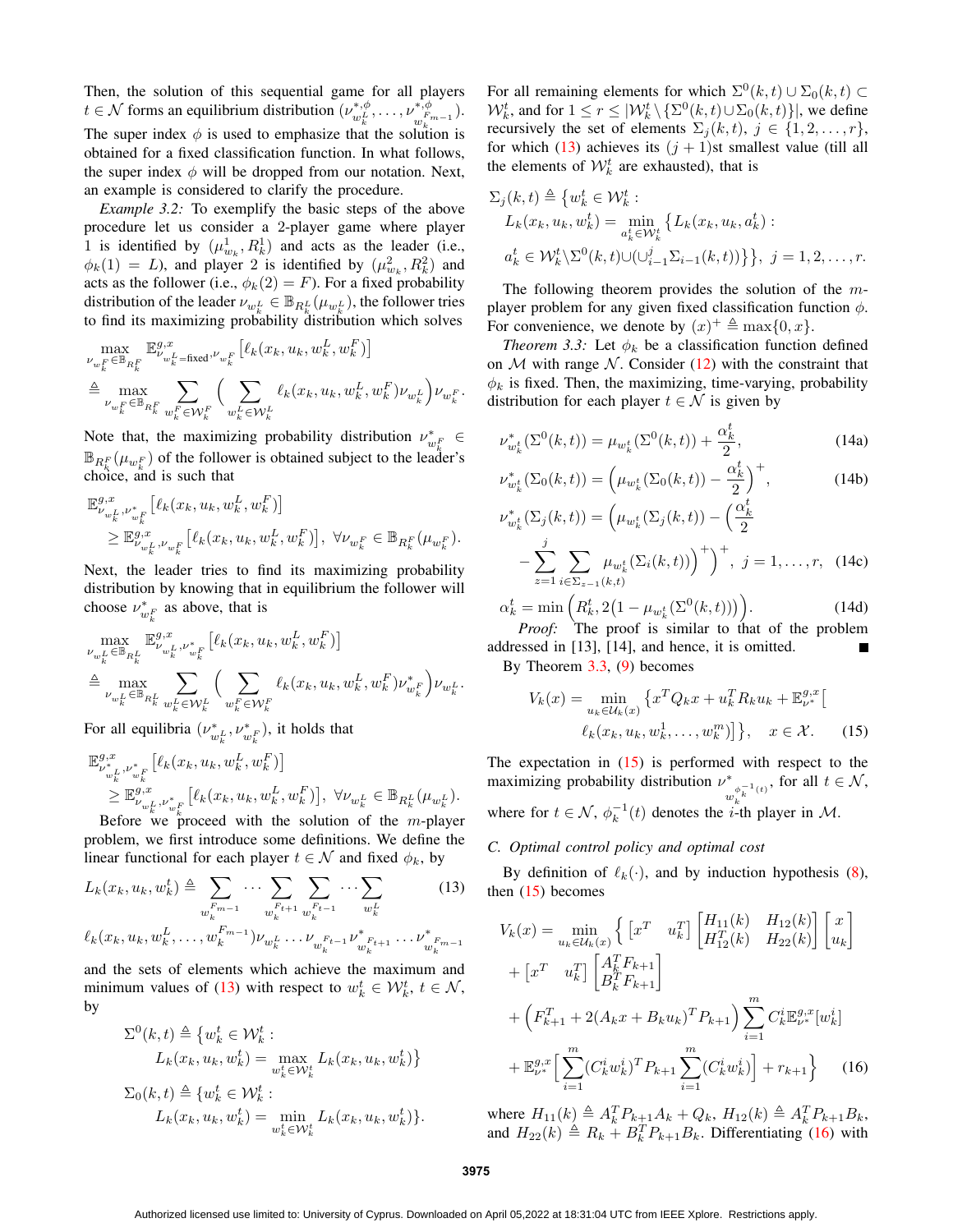respect to  $u_k$ , and setting the derivative equal to zero, we obtain

$$
u_k^* = -L_k x - S_k, \quad \text{for } x_k = x \tag{17}
$$

where

$$
L_k \triangleq H_{22}^{-1}(k)H_{12}^T(k)
$$
  

$$
S_k \triangleq H_{22}^{-1}(k) \Big( B_k^T P_{k+1} \sum_{i=1}^m C_k^i \mathbb{E}_{\nu^*}^{g,x}[w_k^i] + \frac{1}{2} B_k^T F_{k+1} \Big).
$$

By our assumption on  $P_k \succeq 0$  and  $R_k \succ 0$ , it follows that  $H_{22} = H_{22}^T \succ 0$ , and the inverse exists. Substituting (17) back into (16), it follows that (8) holds, that is,  $V_k(x) =$  $x^T P_k x + x^T F_k + r_k$ , with

$$
P_k = H_{11}(k) - H_{12}(k)H_{22}^{-1}(k)H_{12}^T(k)
$$
\n(18a)

$$
F_k = \left(A_k^T - H_{12}(k)H_{22}^{-1}(k)B_k^T\right)
$$
\n(18b)

$$
\times (F_{k+1} + 2P_{k+1} \sum_{i=1}^{m} C_k^i \mathbb{E}_{\nu^*}^{g,x} [w_k^i])
$$
  
\n
$$
r_k = r_{k+1} - \frac{1}{4} F_{k+1}^T B_k H_{22}^{-1}(k) B_k^T F_{k+1}
$$
 (18c)  
\n
$$
+ F_{k+1}^T (I - B_k H_{22}^{-1}(k) B_k^T P_{k+1}) \sum_{i=1}^{m} C_k^i \mathbb{E}_{\nu^*}^{g,x} [w_k^i]
$$

+ 
$$
F_{k+1}(I - D_k H_{22}(\kappa)D_k F_{k+1}) \sum_{i=1}^{n} C_k \mathbb{E}_{\nu^*} [w_k]
$$
  
\n $- \sum_{i=1}^{m} \mathbb{E}_{\nu^*}^{g,x} [(C_k^i w_k^i)^T] P_{k+1} B_k H_{22}^{-1}(k) B_k^T P_{k+1}$   
\n $\times \sum_{i=1}^{m} \mathbb{E}_{\nu^*}^{g,x} [C_k^i w_k^i] + \mathbb{E}_{\nu^*}^{g,x} [\sum_{i=1}^{m} (C_k^i w_k^i)^T P_{k+1} \sum_{i=1}^{m} (C_k^i w_k^i)].$ 

The optimal cost for the minimax stochastic control problem (5) is given by  $J^* = V_0(x_0) = x_0^T P_0 x_0 + x_0^T F_0 + r_0$ . Next, we illustrate an application of the drop-shipping model for inventory control which was mentioned in the introduction.

## IV. THE DROP-SHIPPING PROBLEM

Consider the drop-shipping retail fulfillment model discussed in Section I (as shown in Fig. 1). Let us denote the various parameters of interest as follows:

- $N:$  planning horizon;
- $m$ : number of etailers;
- $x_k$ : stock available at the beginning of the kth period;
- $u_k$ : stock ordered at the beginning of the kth period;
- $w_k^i$ : demand of etailer  $i = 1, 2, ..., m$  during the kth period with given nominal probability distribution  $\mu_{w_k}$ ;
- $h_k, c_k, p_k$ : holding, ordering, and shortage cost per unit item, respectively.

The state dynamics are

$$
x_{k+1} = \max (0, x_k + u_k - \sum_{i=1}^{m} w_k^{i})
$$

with the total sample pay-off over  $N$  periods given by

$$
\sum_{k=0}^{N-1} (c_k u_k + p_k (\min (0, x_k + u_k - \sum_{i=1}^m w_k^i))^2
$$
  
+  $h_k (\min (0, \sum_{i=1}^m w_k^i - x_k - u_k))^2).$ 

The above problem is formulated as a minimax stochastic control problem defined by

$$
\min_{u_k \in \mathcal{U}_k(x_k)} \max_{\substack{v_{w_k^i} \in \mathbb{B}_{R_k^i} \\ k=0,1,\dots,N-1, i=1,\dots,m}} \mathbb{E}_{\nu}^{g,x} \Big[ \sum_{k=0}^{N-1} (c_k u_k + c_{k-1}, \dots, c_{k-1} u_k) \Big]^{q}
$$

$$
+ p_k \Big( \min\big(0, x_k + u_k - \sum_{i=1}^m w_k^i\big)\Big)^2 + h_k \Big( \min\big(0, \sum_{i=1}^m w_k^i - x_k - u_k\big)\Big)^2 \Big) \Big].
$$

Let  $N = 3$ ,  $m = 2$ ,  $U = \{0, 1, 2, 3\}$ , with inventory and demand being non-negative integer variables. Suppose that  $\{x_0, w_0^1, w_1^1, w_2^1, w_0^2, w_1^2, w_2^2\}$  are independent random variables. Moreover, let  $w_k^i$  be an independent identically distributed sequence with  $\mu_{w_k^1} = [0.4 \ 0.2 \ 0.4]^T$  and  $\mu_{w_k^2} =$ [0.1 0.1 0.8]<sup>T</sup>. Choose the TV distance parameters  $R_k^{\int_{-k}^k}$  $R \in [0, 2]$ , for all  $k = 0, 1, 2$ , and  $R_0^2 = R_0^1$ ,  $R_1^2 = R_1^1/2$ , and  $R_2^2 = R_2^1/4$ . Based on this specific selection of the TV distance parameters: (i) at stage  $k = 0$ , player 1 is considered to be equally reliable with player 2, and (ii) at stages  $k = 1$  and  $k = 2$ , player 1 is considered to be less reliable compared to player 2. For ease of computation, we further assume that the maximum capacity is  $x_k + u_k \leq 3$ , and that excess demand is lost. We choose  $h_k = c_k = p_k = 1$ for all  $k = 0, 1, 2$ . The DP is given by:  $V_3(x_3) = 0$  and

$$
V_k(x_k) = \min_{0 \le u_k \le 3-x_k} \max_{\substack{v_{w_k^i} \in \mathbb{B}_{R_k^i} \\ i=1,2}} \mathbb{E}_\nu^{g,x} [u_k + (\min(0, x_k + u_k - w_k^1 - w_k^2))^2
$$
  
+  $(\min(0, w_k^1 + w_k^2 - x_k - u_k))^2$   
+  $V_{k+1}(\max(0, x_k + u_k - w_k^1 - w_k^2))$   
=  $\min_{0 \le u_k \le 3-x_k} \max_{\substack{v_{w_k^i} \in \mathbb{B}_{R_k^i} \\ i=1,2}} \mathbb{E}_\nu^{g,x} [\ell_k(x_k, u_k, w_k^1, w_k^2)], k = 0, 1, 2.$ 

Fig. 2 depicts the optimal solution of the 2-player dropshipping problem for each possible state  $x_k = 0, 1, 2, 3$  and for each stage  $k = 0, 1, 2$ . Top and middle row graphs depict the optimal classification as a function of the TV distance parameter  $R \in [0, 2]$ . For the solution of the inner optimization problem (as described in Section III-B), there are two possible classification functions  $\phi^{[i]} : \mathcal{M} \longmapsto \mathcal{N}$ ,  $i = 1, 2, \mathcal{M} = \{1, 2\}, \ \mathcal{N} = \{L, F\}, \ \text{to choose from}.$ Specifically, we consider : (i)  $\phi_k^{[1]}$  $\kappa^{[1]}(1) = F$  and  $\phi_k^{[1]}$  $k^{\{1\}}(2) = L,$ where player 2 acts as the leader and player 1 acts as the follower, and (ii)  $\phi_k^{[2]}$  $\binom{[2]}{k}(1) = L$  and  $\phi_k^{[2]}$  $k^{[2]}(2) = F$ , where player 1 acts as the leader and player 2 acts as the follower. Then, the optimal classification is as shown in Fig. 2, where

$$
\phi_k^*(x_k) = \begin{cases} 2, & \phi^{[2]} \text{ is the optimal classification} \\ 1, & \phi^{[1]} \text{ is the optimal classification} \\ 0, & \text{both } \phi^{[1]}, \phi^{[2]} \text{ are optimal classifications.} \end{cases}
$$

In our simulations the classification function was evaluated at each stage k, over all possible states  $x_k$  and controls  $u_k$ (that is, we considered a time-varying classification function). In Fig. 2, the optimal classification over the optimal

**3976**